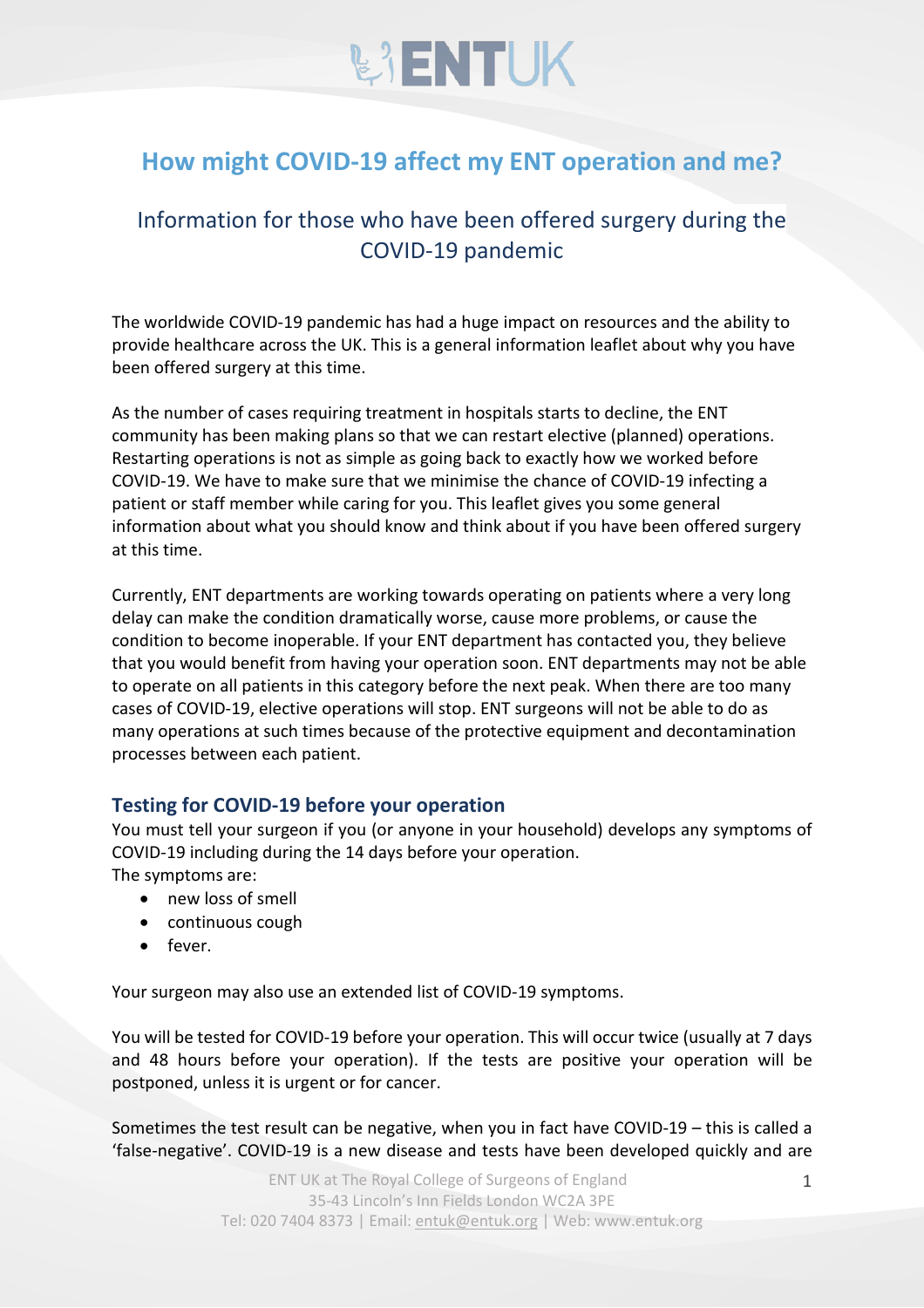## **BIENTUK**

updated all the time. This is why you will have two COVID-19 tests, to reduce the likelihood of a false-negative result. The exact timing of your tests depends on your hospital's COVID-19 policy.

If your child is undergoing surgery, your child and at least one parent will be tested for COVID-19 at 7 days and 48 hours before surgery.

Other tests that may be required are a blood test (lymphocyte count percentage) and a CT scan of your chest.

#### **Self-isolation before your operation**

Before your tests, you must self-isolate for 14 days before your operation. Others in your household should also minimise external contacts wherever possible.

If your child is undergoing an operation, your child and at least one parent should observe self-isolation.

### **Risk of acquiring COVID-19**

A person (either a patient or staff member) may not know that they have COVID-19, as there is a short period (usually 5 days) where a person does not have any symptoms. Staff members will be wearing masks and other protective equipment while they are at work. When you attend for your operation you will be asked to wear a face covering that covers your nose and mouth. Face coverings and masks help catch droplets that spread when we speak. COVID-19 may be contracted whilst journeying in to hospital, from another patient or from a staff member.

The journey to and from hospital and time spent in hospital may increase the chance of contracting COVID-19 due to the number of people you may encounter.

To minimise the number of people you, other patients and staff members encounter, we ask that you enter the hospital on your own. If you cannot walk very far one person may accompany you. One person can come in to the hospital and pick you up after your operation.

Unfortunately, you may not be allowed to have visitors while you are in hospital. Please check with your local hospital if they can provide a computer-tablet so that you can video-call your family during your stay.

### **Surgery and COVID-19 infection**

You may have two negative COVID-19 tests but still have COVID-19. This means that both your tests had "false-negative" results. The true effect of COVID-19 infection in patients who have had an operation is not known at present because COVID-19 is a new illness, and only lifethreatening operations, or operations for advanced cancer have been performed during the peak of the pandemic.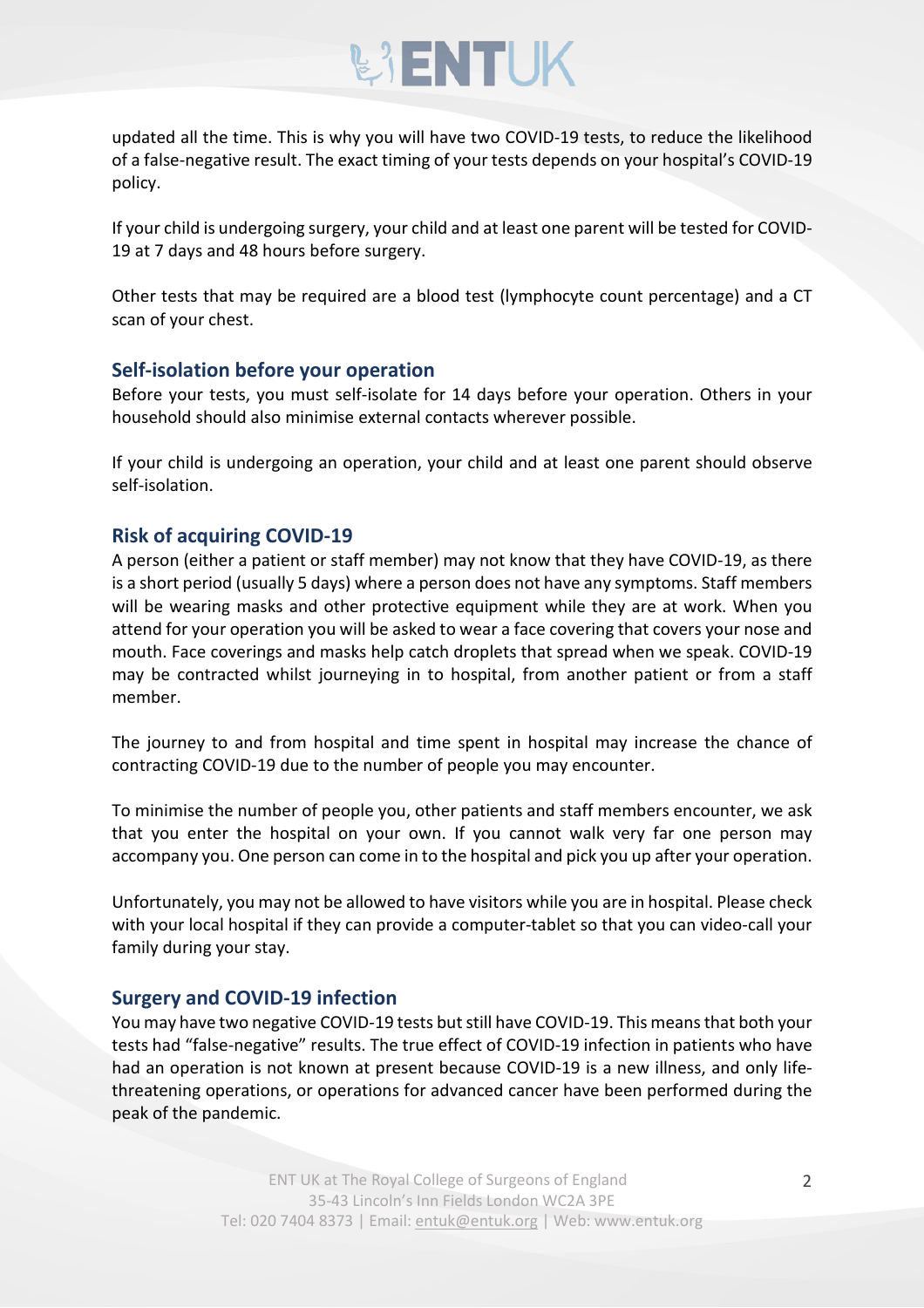# **BIENTUK**

Some countries have reported an increased number of problems with a patient's lungs (called respiratory complications).

Surgery may decrease or challenge your body's natural immunity and increase the chance of catching COVID-19. There are also some conditions that make a person more likely to have a severe COVID-19 infection.

The older you are (especially if you are 60 years old or older), and/or of Black, Asian or minority ethnic heritage you are more likely to have a severe COVID-19 infection.

The medical conditions that make a person more likely to have a severe COVID-19 infection include:

- chronic lung disease or moderate to severe asthma
- ischaemic heart disease (also known as angina and heart attacks) or cerebrovascular disease (strokes or mini-strokes)
- hypertension (high blood pressure)
- immunocompromised conditions these include:
	- o smoking
	- o cancer
	- o having a transplanted organ
	- o immune-deficiencies
	- o HIV or AIDS
	- o use of steroids
	- o drugs that suppress the immune system
- diabetes
- obesity.

Patients from care homes and nursing homes and those who are frail are also more likely to have a severe COVID-19 infection.

Any of the circumstances or medical conditions listed above can make recovery from surgery more difficult with an increased chance of serious illness or death.

### **Impact of COVID-19 on other resources**

- **Intensive care or Hhigh- Ddependency support**
	- o Your COVID-19 tests may be negative and you do not have COVID-19, however COVID-19 has affected how we deliver care.
	- o Where possible, hospitals are trying to perform elective operations (operations that are planned and not emergency operations) in sites separate to where patients with COVID-19 are being treated. Sites without COVID-19 are called 'cold sites'.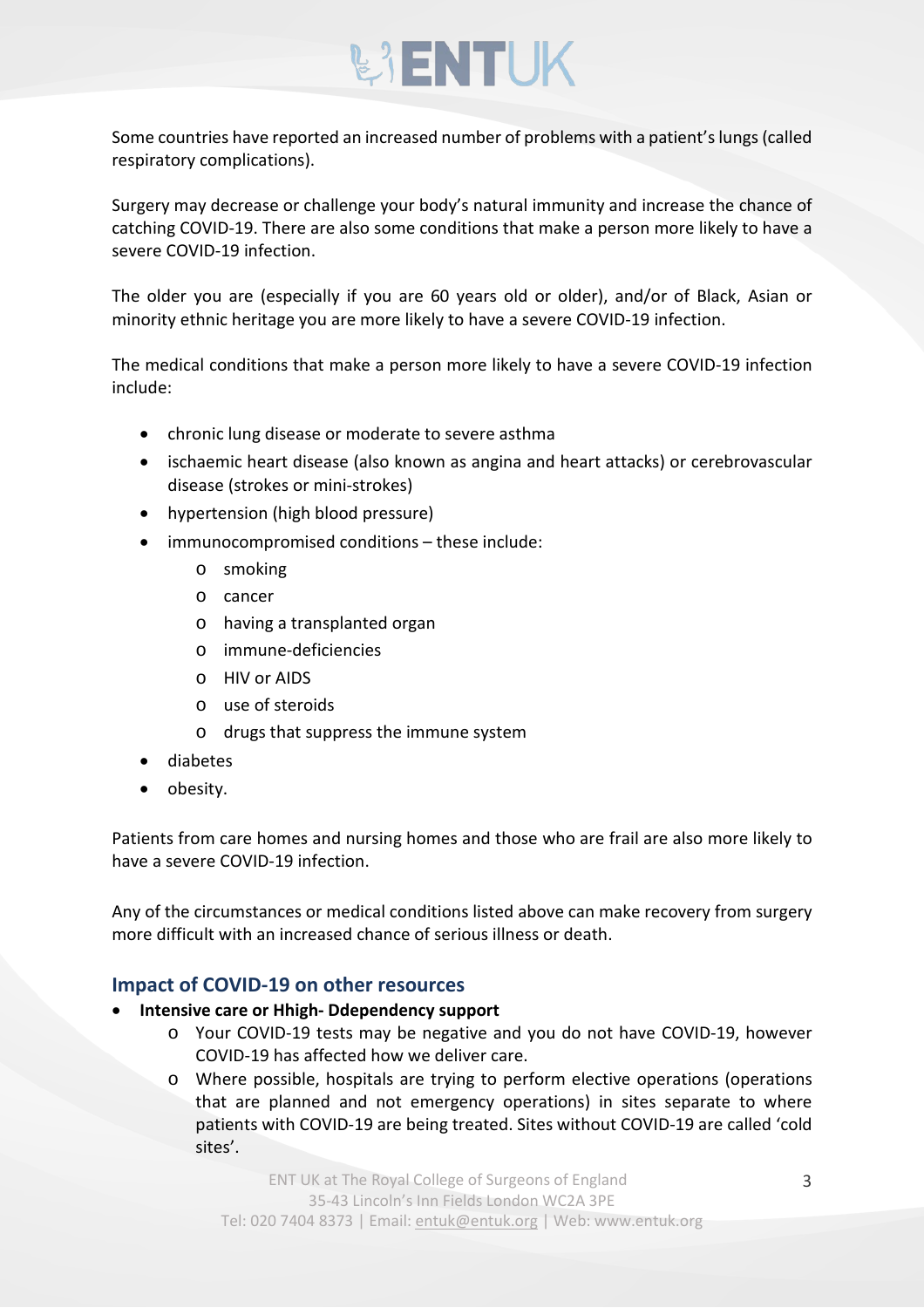# **BIENTUK**

- o A cold site may be a different hospital in your area or a private hospital where your team (or other consultants) perform the operations. Some hospitals have operating theatres but do not have an Intensive Care Unit (ICU) or High Dependency Unit (HDU).
- o With any operation, there is a small chance that you may need to be admitted to ICU or HDU.
- o If the cold site does not have this facility, you would need to be transferred to another hospital.
- o The hospital where you are having the operation may have an ICU and HDU but the beds may be full and you would need to be transferred to another hospital.
- o It may not be possible to designate a cold site in your area and the hospital is split in to two areas; 'cold' and 'hot'.

#### • **Emergency readmission**

- o The cold site or Private Hospital may not have the facility to admit emergency patients.
- o If you are discharged home and develop a problem after your operation (this usually occurs within two weeks of discharge) you must go to a hospital with an A&E department.
- $\circ$  If you need to be admitted, you are admitted under the care of the ENT team and need to be admitted to a hospital where there are ENT emergency on-call facilities and staff. This may be on a 'hot' site.

### **Alternatives to surgery**

With some conditions, there are alternatives to surgery. You have probably already tried many of them. If you agreed to an operation before the COVID-19 pandemic, some treatments may not have been tried, as surgery was considered the best treatment. However, you may now wish to consider alternatives to surgery. Alternatives to surgery may not have as good results as an operation.

### **Consent process**

Your team has reviewed your medical records and medication list, plus looked at the reason you are having surgery.

- With this information, they have categorised the reason you need the operation in to one of the groups of operations where the **benefit of operating now outweighs the risks of operating during the post-peak period of the COVID-19 pandemic** (including any relevant conditions or circumstances).
- They will discuss with you the reasoning behind why you have been offered surgery at this point rather than postponing until after the pandemic.
- The benefits and risks of the operation will also be explained to you.
- Alternatives to surgery must also be discussed with you.
- After you have discussed with your surgeon (or a team member) the benefits of the operation and the risks (including the impact of COVID-19 on your care) you may wish to:
	- o go ahead with surgery (give your consent for the operation)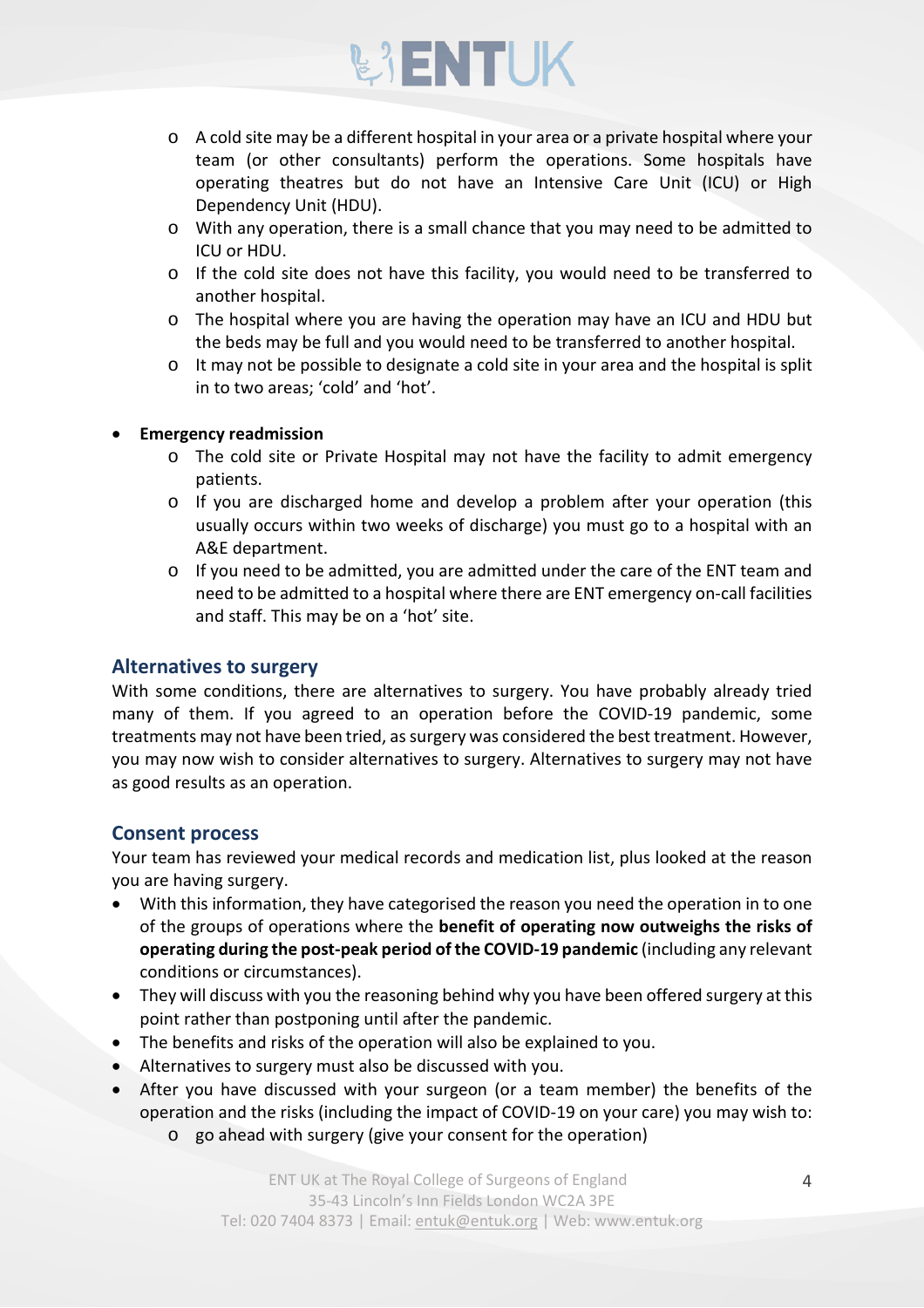

o decide to wait to have your operation (in the understanding that your condition may get worse and may not be suitable for surgery in the future, or that delay may cause other problems).

If you wish to go ahead with surgery, you will sign a consent form regarding your operation and a consent form regarding the risks of COVID-19. On the next page is an example of a COVID-19 consent form.

**Remember: consent is a process not a signed form. You can change your mind after you have signed the forms.**